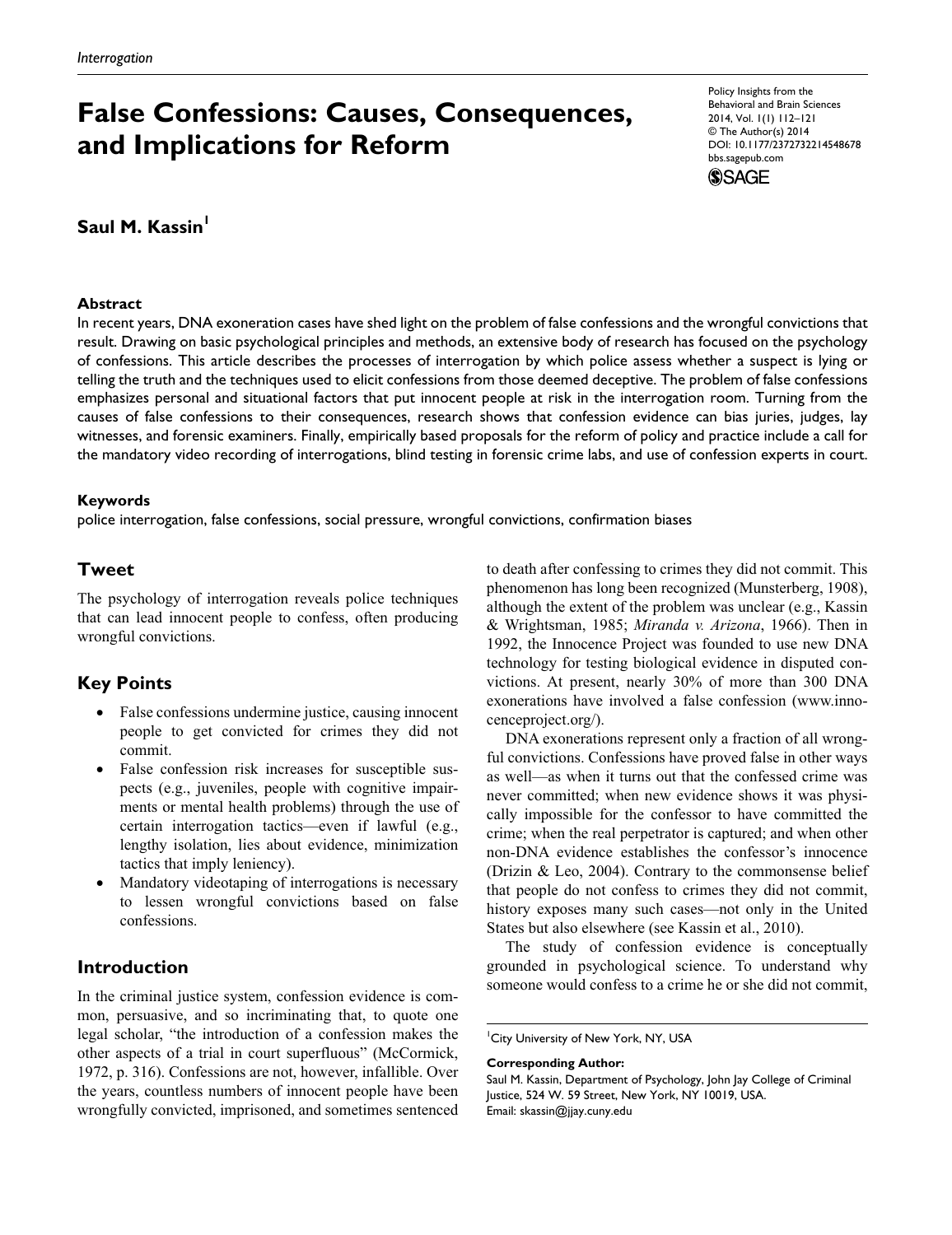it is necessary to understand the effects of reward and punishment on behavior, human decision making, memory and forgetting, self-regulation, social influence, social perception, childhood and adolescence, personality, and psychopathology. A wide range of methodologies also informs the study of confessions. Individual and aggregated *case studies*, involving singular instances of proven false confessions, reveal that they occur with some frequency; share certain common features; and occur in some types of people and situations more than others. Other empirical methods include *naturalistic observations* of live and videotaped police interrogations; *archival records* that enable comparisons of actual confessions and other evidence; *self-report methods*, used to estimate the incidence of various interrogation tactics and false confessions within various populations; and *laboratory and field experiments* that assess pre-interrogation judgments of truth and deception, the effects of certain interrogation tactics on true and false confessions, and the impact of confession evidence on others in the system.

To fully understand confession evidence, one must understand the following: (a) the processes of police interrogation (i.e., initial interviews used to assess whether a suspect is lying or telling the truth, the presentation of *Miranda* warnings, and the techniques used to elicit admissions and confessions); (b) the problem of false confessions (i.e., personal characteristics of suspects who are vulnerable, the interrogation techniques that prove coercive, and the paradoxical role that innocence plays in the mind of the innocent suspect); and (c) the consequences of confessions once taken, even if false (i.e., effects on juries, judges, lay witnesses, and forensic examiners). These research literatures suggest empirically based proposals for reforming policy and practice in ways that will prevent false confessions and their adverse effects.

## **Processes of Interrogation**

*Criminal Interrogations and Confessions*, the cornerstone manual on interrogation (Inbau, Reid, Buckley, & Jayne, 2013), trains police in the two-step "Reid technique." First, a neutral, information-gathering interview is conducted to determine whether the suspect is lying; then a multistep accusatory interrogation is designed to elicit a confession.

#### *Phase 1: The Pre-Interrogation Interview*

When investigating crimes, police often identify suspects for interrogation, sometimes through witnesses, informants, or tangible evidence. Often, however, this identification derives from hunches formed during an interview. To assess whether a suspect is telling the truth, investigators conduct a preliminary interview in which they ask special "behavior-provoking" questions and observe the suspect's verbal and nonverbal reactions, attending to cues such as eye contact, pauses, qualified denials, posture, and fidgeting. This judgment of truth or deception becomes a pivot point in an investigation,

determining whether a suspect is released or interrogated. Inbau et al. (2013) claim that trained interrogators can judge truth and deception at exceedingly high levels of accuracy.

Can police, from training and experience, discriminate between truths and lies? Research laboratories all over the world have shown that laypersons on average are not adept at truth and lie detection; the behavioral cues touted by the Reid technique are faint and not diagnostic; training in general does not appreciably improve performance compared with naïve control groups; and so-called experts (police, judges, psychiatrists, customs inspectors) perform only slightly better, if at all (for reviews, see Bond & DePaulo, 2006; DePaulo et al., 2003; Vrij, 2008; Vrij, Granhag, & Porter, 2010).

Some have argued that basic research does not generalize because most laboratory-based studies involve college students randomly assigned to lie or tell the truth who are unmotivated by the low stakes of the situation (Buckley, 2012; O'Sullivan, Frank, Hurley, & Tiwana, 2009). Yet, a recent statistical analysis of studies across 144 samples containing 9,380 speakers, providing a total of 26,866 messages, and spanning more than 40 years refutes this claim. Across studies, deception detectability did not differ according to whether the speaker was a college student or non-student; whether the speaker's motivation to evade detection was high or low; whether the truths and lies were accompanied by high or low levels of emotion; or whether they were told in a monologue, a social interaction, or a face-to-face interview (Hartwig & Bond, 2014).

Two studies specifically evaluated the Reid technique of lie detection, and the results are not impressive. In one, some participants but not others committed a mock crime and were incentivized to evade detection. All participants were then interviewed using the recommended protocol. Yet, responses to the behavior-provoking questions did not significantly distinguish between truth tellers and liars (Vrij, Mann, & Fisher, 2006). Similarly, no evidence supports the diagnostic value of the behavioral cues that investigators are trained to observe. In a test of this hypothesis, some participants, but not others, were randomly trained in using Reid's "behavioral symptoms." All participants then watched videotaped interviews of mock suspects—some who committed mock crimes, others who did not. All of them denied involvement. As in the typical layperson experiment, observers could not reliably differentiate between true and false denials. What is more, those who trained were significantly less accurate, more confident, and more biased toward seeing deception (Kassin & Fong, 1999). A follow-up study using these same taped interviews showed that experienced police detectives exhibited the same erroneous and biased responses. In short, police tend to prejudge guilt, with confidence, which is frequently in error (Meissner & Kassin, 2002).

#### *Phase 2: The Nine-Step Interrogation*

During the early 20th century, American police often used "third-degree" methods of interrogation—inflicting physical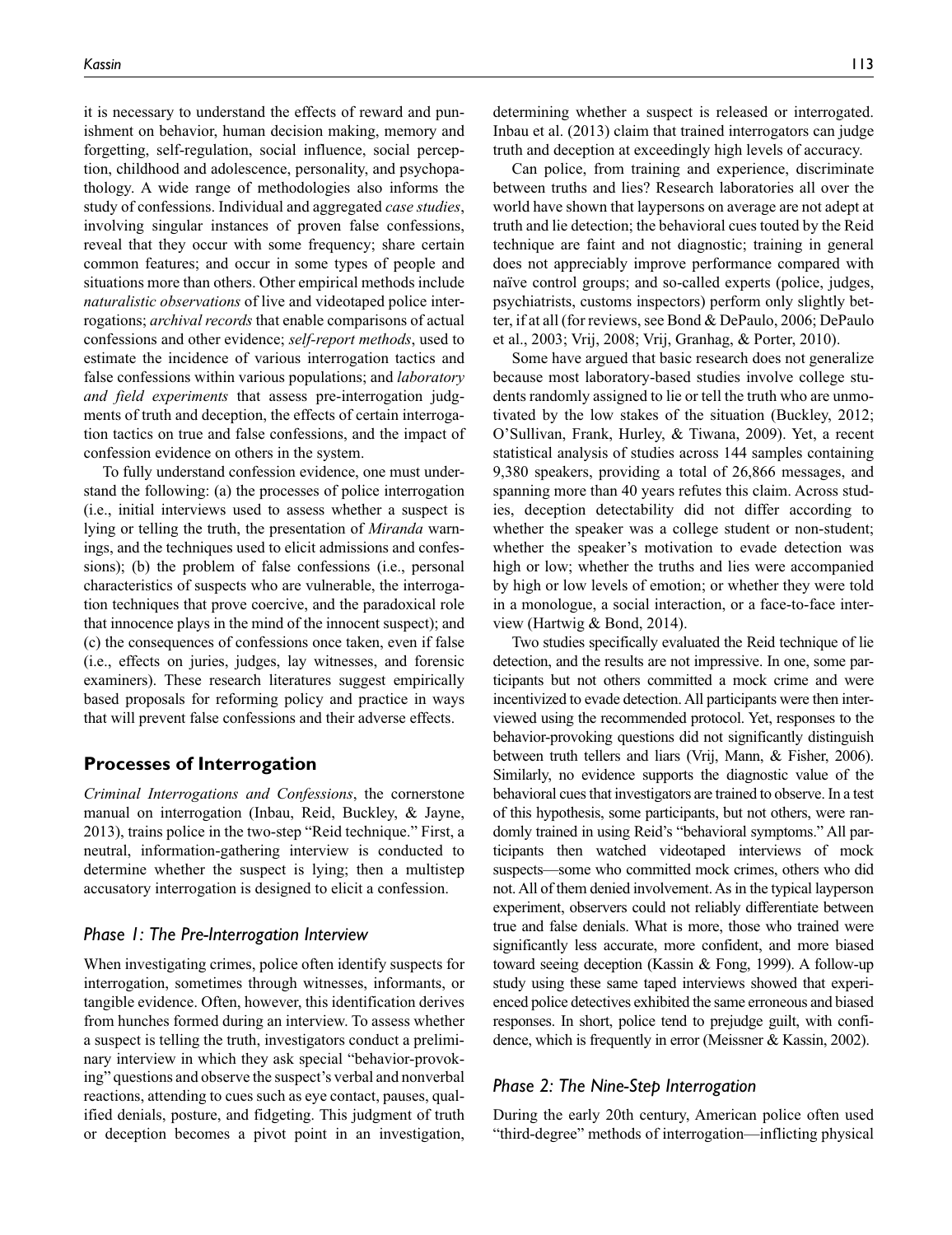pain and discomfort to extract confessions (e.g., prolonged confinement and isolation; explicit threats of harm or punishment; deprivations of sleep, food, and other needs; extreme sensory discomfort; and physical violence). After the Supreme Court—as in *Brown v. Mississippi* (1936) ruled inadmissible those confessions extracted by physical coercion, a psychological approach to interrogation developed that relied instead on trickery and deception (for an historical overview, see Leo, 2008). Specifically, this approach is designed to overcome the resistance of suspects presumed guilty. To achieve this goal, police isolate the suspect in a small, windowless room, a non-supportive environment that increases the incentive to escape. Next, a nine-step process combines positive and negative incentives using the tactics of "maximization" and "minimization" (Kamisar, 1963; Kassin, 1997; Starr, 2013).

Maximization tactics convey the interrogator's certain belief that the suspect is guilty and that denials will fail. Such tactics include making an accusation, interrupting denials, overriding objections, and citing evidence, real or manufactured, to shift the suspect's mental state from confident to hopeless. In contrast, minimization tactics are designed to provide the weakening suspect with moral justification and face-saving excuses for the crime in question. Using this approach, the interrogator offers sympathy and understanding, minimizes the crime, and offers the suspect motivation "themes"—for example, suggesting that a murder was spontaneous, provoked, peer-pressured, or accidental rather than the work of a cold-blooded premeditated killer. Finally, once a suspect is persuaded to admit guilt, the trained interrogator seeks to convert the admission into a full, detailed, narrative confession—on tape or in writing.

These techniques are commonly used. Observations of 182 live and videotaped interrogations at three California police departments revealed that detectives averaged 5.62 different techniques per interrogation, with Reid-like approaches particularly common (Leo, 1996). Similar practices are found in Canada (King & Snook, 2009) and juvenile interrogations in the United States. (Feld, 2013). In a survey, 631 North American police estimated their most frequent tactics, in order: Physically isolate the suspect, typically in a small private room; identify contradictions in the suspect's account; try to establish rapport to gain the suspect's trust; confront the suspect with evidence of guilt; and appeal to self-interests (Kassin et al., 2007).

## **The Problem of False Confessions**

DNA exonerations represent but a small fraction of all wrongful convictions. Although calculating a precise incidence rate is not possible, false confessions occur in different ways and for different reasons. Drawing on legal history and the social psychology of influence, researchers distinguish three types of false confession: voluntary, coerced-compliant, and coerced-internalized (Kassin & Wrightsman, 1985). This taxonomy has provided a useful framework for the study of false confessions (see, for example, Gudjonsson, 2003).

*Voluntary false confessions* arise when innocent people offer self-incriminating statements without pressure from police (often to protect someone else or to gain attention in high-profile crimes, as when 200 people confessed to the 1,932 kidnapping of Charles Lindbergh's baby son). Other false confessions are induced through a process of interrogation. *Coerced-compliant false confessions* occur when knowingly innocent people move from denial to confession as an act of behavioral compliance—to escape the stress of a harsh interrogation or because they are led to perceive that confession will prove less punishing than continued denial. In contrast, *coerced-internalized false confessions* occur when innocent people, subjected to misleading claims about the evidence, become confused, question their own innocence, infer their own guilt, and sometimes confabulate false memories to support that inference.

To understand and prevent this non-intuitive behavior, researchers try to identify risk factors present in vulnerable suspects and in the use of certain perilous interrogation tactics. In addition, research has examined the paradox that *innocence* may put *innocents* at risk.

## *Personal Risk Factors*

Some people resist influence more than others when confronted by authorities pressing for a confession. In particular, research has identified three strong sources of vulnerability: youth, intellectual disability, and psychological disorders such as autism and attention-deficit/hyperactivity disorder (Gudjonsson, 2003).

Juveniles are notably vulnerable suspects (Owen-Kostelnik, Reppucci, & Meyer, 2006). Within a sample of 125 cases, youth under age 18 composed 32% of known false confessors (Drizin & Leo, 2004; National Registry of Exonerations reports a similar rate of 28%). In addition, juveniles are more likely than adults to be wrongfully convicted because of a false confession (Gross, Jacoby, Matheson, Montgomery, & Patel, 2005). Other types of research support these statistics. In a popular laboratory paradigm that urges innocent participants to confess to causing a computer crash, false confession rates varied with age: 78% among 12- to 13-year-olds, 72% among 15- to 16-yearolds, and 59% among young adults (Redlich & Goodman, 2003). Similar age differences were found in responses to hypothetical vignettes (Goldstein, Condie, Kalbeitzer, Osman, & Geier, 2003). High self-reported rates of false confessions to actual crimes are also found among adolescents throughout Europe (Gudjonsson, Sigurdsson, & Sigfusdottir, 2009) and in the United States (Malloy, Shulman, & Cauffman, 2014).

Developmental neuroscience research sheds light on why juveniles are malleable and at risk: Children's brains are not fully formed until young adulthood (National Institute of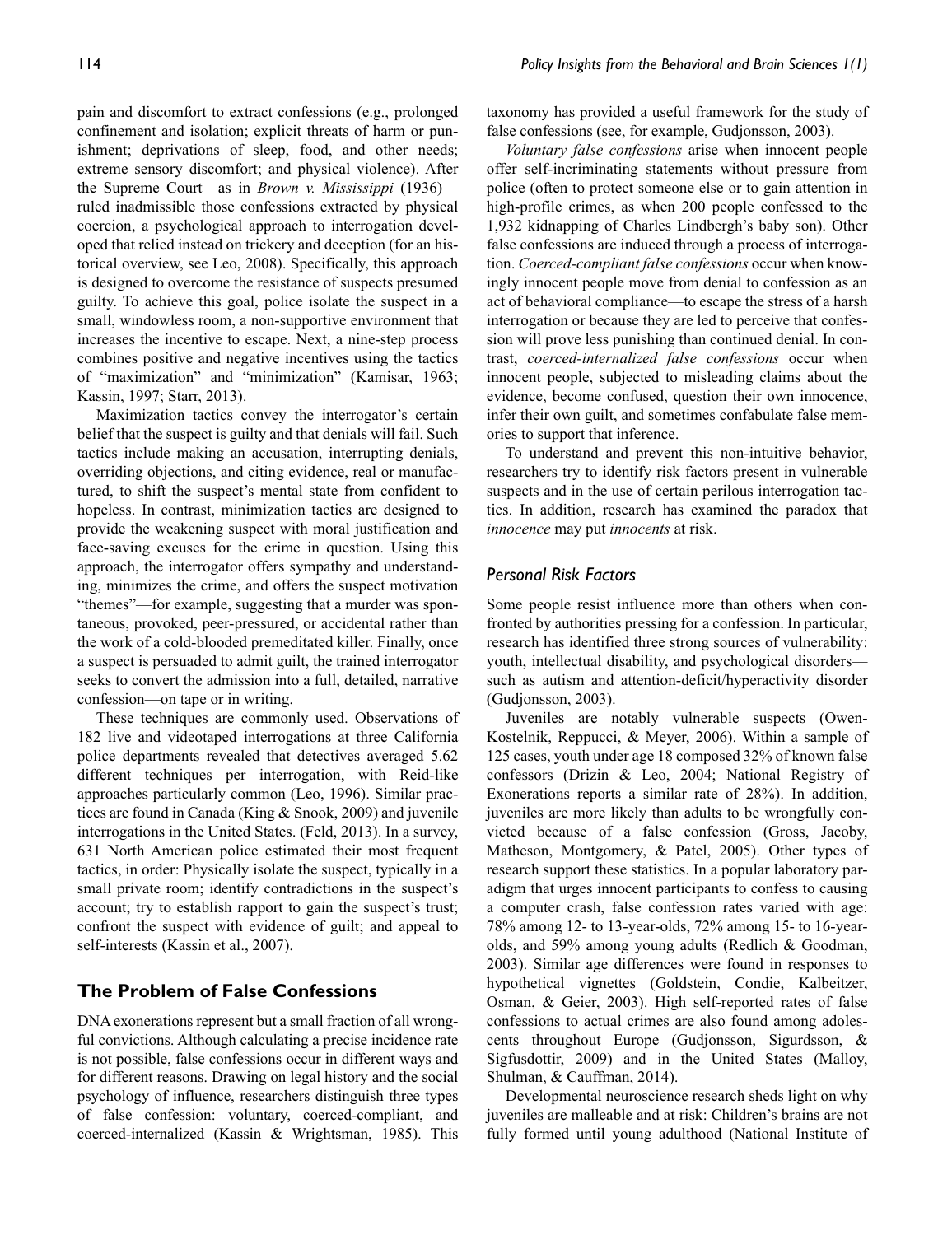Mental Health, 2001). With the adolescent brain being a work in progress, juveniles exhibit *immaturity of judgment*, focusing myopically—as adults often do (Madon, Yang, Smalarz, Guyll, & Scherr, 2013)—on short-term gains and losses rather than on the longer-term consequences of their actions (Cauffman & Steinberg, 2000). This tendency is manifested in a lack of impulse control, inability to delay gratification, and the discounting of delayed rewards—all abetting false confession as an expedient way of a difficult situation.

#### *Situational Risk Factors*

Two structural aspects of a typical police interrogation are notable. First, interrogation is by definition a guilt-presumptive social interaction led by an authority figure who has formed a strong belief about the suspect and who singlemindedly measures success by confession. The guilt-presumption that marks the start of interrogation thus provides fertile ground for the operation of cognitive and behavioral confirmation biases. In an experiment that demonstrated the point, some participants, but not others, committed a mock crime. Then all were questioned by interrogators, who by random assignment were induced presumed guilt or innocence. Interrogators who presumed guilt asked more incriminating questions, conducted more coercive interrogations, and tried harder to get the suspect to confess. In turn, this more aggressive style made the suspects sound defensive and led observers who later heard the tapes to judge them guilty, even when innocent (Kassin, Goldstein, & Savitsky, 2003; for replications, see Hill, Memon, & McGeorge, 2008; Narchet, Meissner, & Russano, 2011).

The second striking feature of interrogation concerns the "Milgram-like" nature of the process itself. In the first of his classic obedience experiments, Milgram (1963) found that 65% of participants obeyed an experimenter's commands to deliver increasingly painful electric shocks to a confederate—up to 450 V (for reviews, see Blass, 2004; Milgram, 1974). The parallels between police interrogations and these experiments are striking. In both, the subject is isolated without access to friends, family, or other means of social support. In both, the subject encounters an authority figure a psychology experimenter or a detective. In both, the subject then engages a contract-like agreement to proceed—volunteering and receiving payment in Milgram's paradigm; signing a waiver of *Miranda* rights in the interrogation setting. In both situations, the authority figure uses deception to reframe the subject's actions and makes a series of unwavering demands. Milgram used four scripted prompts; Reid-trained interrogators use nine steps. In both, full obedience is achieved through the elicitation of gradually escalating acts of compliance, culminating in 450 V in Milgram—and, of course, a full confession in a police interrogation.

Shifting from a macro-level analysis of interrogation to a micro-level analysis, three specific risk factors can lead innocent people to confess. The first concerns physical custody and interrogation time. Observational studies in the United States show most interrogations lasting from 30 min to 2 hr (Feld, 2013; Leo, 1996). In a survey, 631 North American police estimated the average interrogation as 1.60 hr and their longest lasting an average of 4.21 hr (Kassin et al., 2007). Yet, cases involving false confessions contrast sharply with these norms. In 125 proven false confessions, 34% of interrogations lasted 6 to 12 hr, 39% lasted 12 to 24 hr, and the average length was 16.3 hr (Drizin & Leo, 2004).

People understandably capitulate after lengthy interrogations. The needs for belonging and affiliation, especially in times of stress, comprise a fundamental human motive (Baumeister & Leary, 1996). People under stress seek out others for the psychological and physiological benefits that social support provides. Prolonged isolation is thus a form of deprivation. Depending on interrogation length and conditions, sleep deprivation may also become relevant. Sleep deprivation can lower people's resistance to influence and impair sustained attention, flexibility of thinking, suggestibility in response to leading questions, and complex decision making (Blagrove, 1996). One recent study has linked sleep deprivation to false and distorted memories (Frenda, Patihis, Loftus, Lewis, & Fenn, 2014). Hence, researchers have concluded that sleep deprivation strongly impairs human functioning (Harrison & Horne, 2000; Pilcher & Huffcutt, 1996).

A second interrogation tactic that can lead innocent people to confess is presenting false evidence. In convincing suspects that denial is futile, American police are permitted by law to lie about the presence of incriminating evidence (e.g., a fingerprint, hair sample, eyewitness identification, or failed polygraph)—even if that evidence does not exist. Yet, research warns of the risk. Two types of evidence support this conclusion. First, numerous proven false confession cases have featured the false evidence ploy. In one illustrative case, 17-year-old Marty Tankleff was accused of murdering his parents despite a complete absence of evidence. Tankleff denied the accusation for several hours. Then, his interrogator told him that his hair was found on his mother; that forensic testing indicated that he had showered, washing off blood; and that his hospitalized father had emerged from his coma to identify Marty as his assailant (in fact, his father never regained consciousness). Tankleff became disoriented and confessed. Although he quickly came to his senses and retracted the confession, Tankleff was convicted and spent 18 years in prison until his conviction was vacated and he was set free (Firstman & Salpeter, 2008).

Controlled experiments clearly indicate that false evidence increases false confessions. In the first of these studies, participants were accused of hitting a forbidden computer key during a typing task and crashing a computer (Kassin & Kiechel, 1996). A confederate eyewitness confronted some participants, but not others, claiming to have seen the participant hit the key. Despite their innocence and initial denials,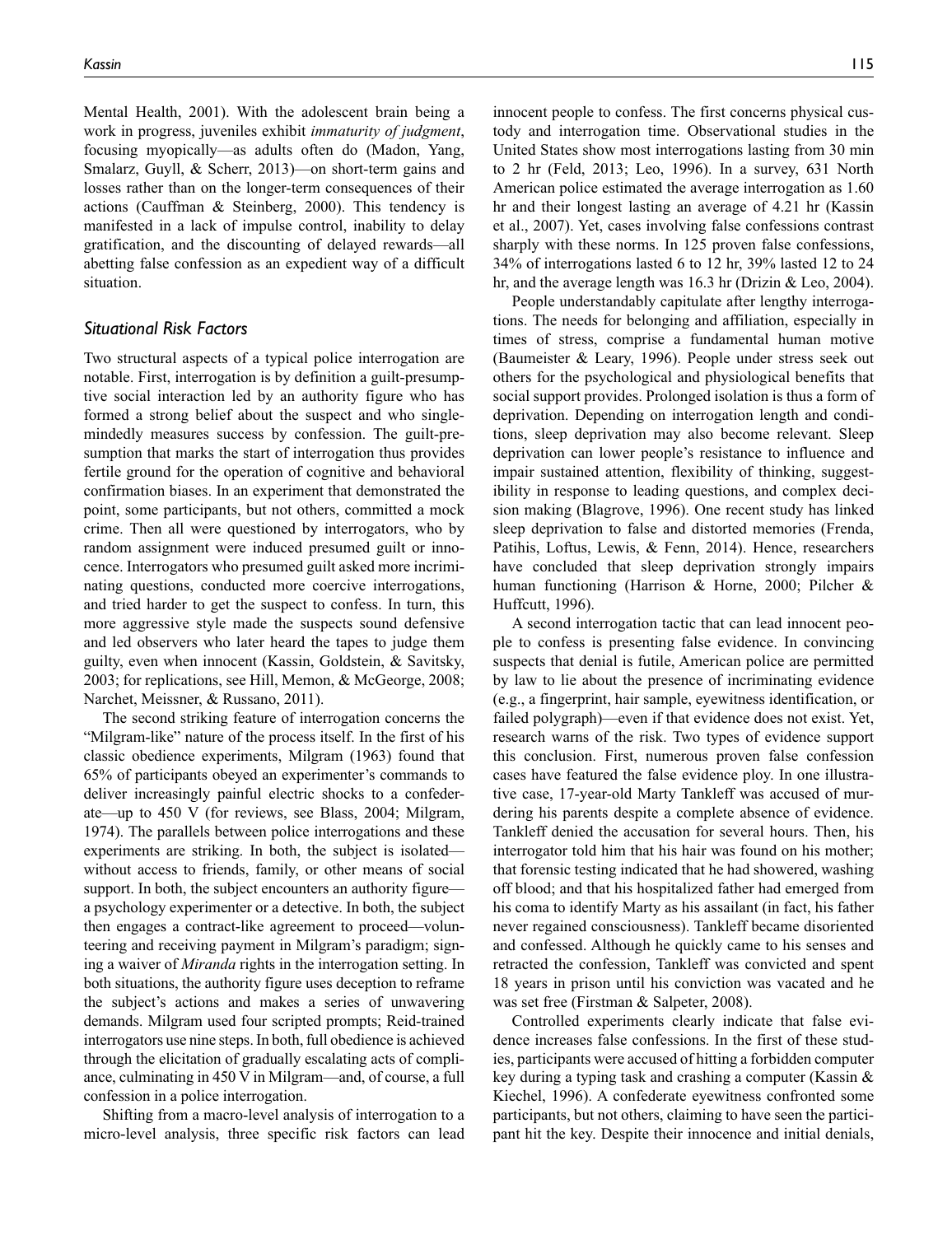participants were then asked to sign a confession and queried to determine whether they also believed in their own culpability. The effects were striking: The presentation of false evidence nearly doubled the number of students who signed a confession and internalized belief in their guilt.

Follow-up studies have replicated these basic effects—to the extent that the alleged transgression was plausible (Horselenberg et al., 2006), even when participants were told that confession would bear a financial or other consequence (Horselenberg, Merckelbach, & Josephs, 2003; Redlich & Goodman, 2003), and even among informants pressured to report on a confession supposedly made by another person (Swanner, Beike, & Cole, 2010). Using a different paradigm, Nash and Wade (2009) used digital editing software to fabricate video evidence of participants in a computerized gambling experiment "stealing" money from the "bank" during a losing round. Presented with this false evidence, all participants confessed and most internalized the confession (see also Wright, Wade, & Watson, 2013).

A third situational risk factor concerns minimization. In addition to confrontation, trained interrogators minimize the crime through "theme development" offering the suspect moral justification and face-saving excuses, suggesting their actions were spontaneous, accidental, provoked, or otherwise attributable to external factors. These themes are used to lessen the anxiety associated with confession and do so by implying leniency in punishment. To demonstrate, participants in one study read a transcript of a murder suspect's interrogation (Kassin & McNall, 1991). Three versions of the transcript were produced, where the detective (a) explicitly promised leniency in exchange for confession, (b) used the technique of minimization, or (c) used no special technique. After reading one of these versions, participants estimated the sentence that they thought would be imposed on the suspect. The result is as follows: As if explicit promises had been made, minimization lowered sentencing expectations relative to the control condition.

A laboratory paradigm was then used to assess the behavioral effects of minimization (Russano, Meissner, Narchet, & Kassin, 2005). Participants, paired with a confederate for a problem-solving study, were directed to work alone on some problems and jointly on others. In the guilty condition, the confederate asked for help on a solo problem, inducing a "crime." In the innocent condition, the confederate did not make this request. The experimenter soon alleged too much similarity in their solutions, separated them, and accused the participant of cheating—a possible violation of the university honor code. To get the participant to sign a confession, the experimenter made an explicit promise of leniency, made minimizing remarks, used both tactics, or used no tactics. Overall, the confession rate was higher among guilty participants, when leniency was promised, and when minimization was used. In short, minimization statements may not communicate an explicit offer of leniency, but they nevertheless lead people to act on the inference that leniency will follow from confession.

## *Does Innocence Put Innocents at Risk?*

Anecdotal evidence from wrongful conviction cases suggests that innocence is accompanied by a mental state that can increase the risk of false confession (Kassin, 2005). Innocent people naively believe that truth and justice will prevail. Hence, innocent participants in a mock crime experiment were more likely than perpetrators to waive their *Miranda* rights even to an officer who was accusatory, hostile, and closed-minded (Kassin & Norwick, 2004; also see Moore & Gagnier, 2008). Innocent people are generally open, rather than strategic in their interactions with police (Hartwig, Granhag, Strömwall, & Vrij, 2005); they offer up alibis freely, without regard for the fact that police may view these with suspicion (Olson & Charman, 2012); and they become less physiologically aroused by the stress of interrogation (Guyll et al., 2013). The reassurance that accompanies innocence may stem from a generalized "belief in a just world," where people get what they deserve and deserve what they get (Lerner, 1980), and by an "illusion of transparency" by which we overestimate the extent to which our inner states—in this case, innocence—are known to others (Gilovich, Savitsky, & Medvec, 1998).

Feeling reassured can have unintended consequences for the innocent suspect who is interrogated. Interrogators often use an apparently benign bluff technique, pretending to have evidence, without asserting outright that it implicates the suspect (e.g., stating that biological evidence was sent to a laboratory for testing). Underlying the bluff is the theory that perpetrators will fear the inevitability of detection, succumb, and confess; not fearing that alleged evidence, innocents should not succumb and confess. Yet, in two experiments, innocent participants were substantially more likely to confess to pressing a forbidden key, causing a computer to crash, when told that their keystrokes had been recorded for later review. In a third experiment, they were more likely to confess to willful cheating when told that a surveillance camera had taped their session. In both sets of studies, innocent participants explained that the bluff implied future exoneration—which, paradoxically, made it easier to confess (Perillo & Kassin, 2011).

## **The Power of Confession Evidence**

Inevitably, some innocent people will be targeted for suspicion and harshly interrogated, and will waive their rights and confess. Arguably, tragedy could be avoided if the resulting false confessions were detected by authorities and corrected. However, the combination of wrongful convictions and empirical research casts doubt as to the efficacy of this presumed safety net.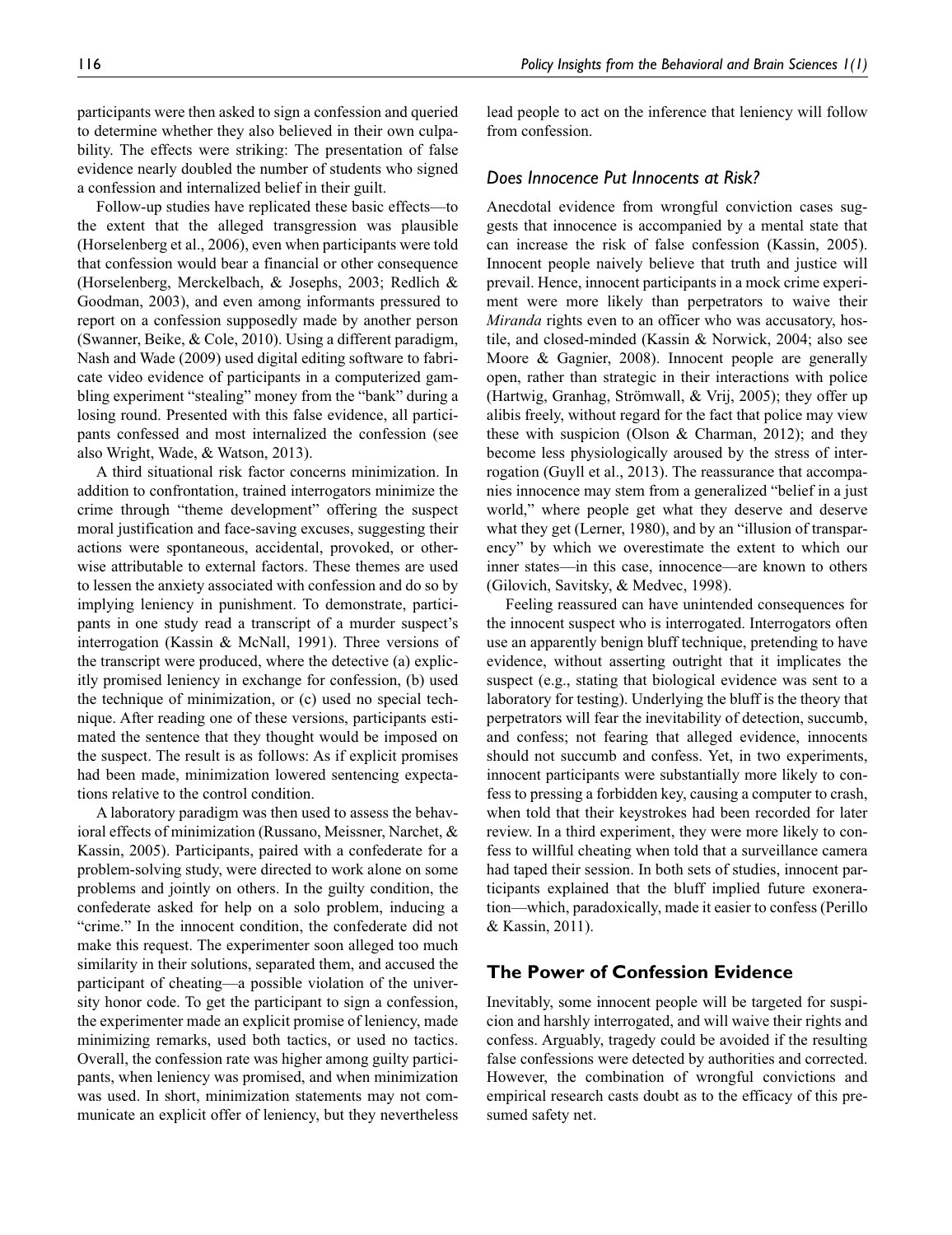The problem begins with the fact that people are not accurate judges of confessions. In a study that assessed the commonsense belief that "I'd know a false confession if I saw one," male prison inmates took part in a pair of videotaped interviews. Each inmate gave two statements: a true narrative confession to the crime for which he was incarcerated and a newly concocted false confession to a crime, identified by the experimenter, that he did not commit (Kassin, Meissner, & Norwick, 2005). Through his procedure, videotapes were compiled of 10 inmates, each giving a true or false confession to one of five crimes. College students and police investigators judged these statements and the results paralleled those described earlier for judgments of true and false denials. Neither group exhibited much accuracy; the police were more confident in their performance (this result was replicated for juvenile offenders; Honts, Kassin, & Craig, 2014).

### *Persuasive Confessions in the Courtroom*

Research on the impact of confessions at trial has highlighted the persuasive power of this evidence. Mock jury studies have shown that confessions have a more incriminating effect than other potent forms of evidence (Kassin & Neumann, 1997) and that people do not fully discount confessions, even when they see those confessions as coerced and even when it is legally and logically appropriate to do so (e.g., Kassin & Wrightsman, 1980; Neuschatz, Lawson, Swanner, Meissner, & Neuschatz, 2008).

In a mock jury experiment that illustrates the impact of confessions, participants were presented with one of three versions of a murder trial transcript (Kassin & Sukel, 1997). In a low-pressure version, the defendant confessed to police immediately on questioning. In a high-pressure version, the defendant was interrogated aggressively for a long period of time. A control version contained no confession in evidence. In the high-pressure condition, participants reasonably perceived the confession to be involuntary and said that it did not influence their verdicts. Yet, this confession significantly increased the conviction rate. This precise pattern of results that high-pressure confessions seen as coerced still boost the rate of guilty verdicts—recently replicated in an experiment involving 132 experienced judges (Wallace & Kassin, 2012). These findings bring to life Drizin and Leo's (2004) description of confessions as "inherently prejudicial and highly damaging to a defendant, even if it is the product of coercive interrogation, even if it is supported by no other evidence, and even if it is ultimately proven false beyond any reasonable doubt" (p. 959).

There are two reasons why confessions overwhelm judges and juries (Kassin, 2012). First, false confession seems implausible to the average person as a matter of *common sense*. Although people recognize the coerciveness of certain interrogation tactics, they do not perceive an accompanying risk of false confession or the factors that would increase it

(Blandon-Gitlin, Sperry, & Leo, 2010; Henkel, Coffman, & Dailey, 2008; Leo & Liu, 2009). The second reason is that false confessions typically contain not only an admission of guilt but also numerous *content cues* commonly associated with truth telling. In an analyzed sample of 38 proven false confessions, most contained accurate details about the crime that police had communicated to the suspect, inadvertently or purposefully, through the process of interrogation (Garrett, 2010). Moreover, a content analysis of 20 false confessions showed that besides containing visual and auditory details that formed a story of what each suspect allegedly did, many included statements of motivation, assertions of voluntariness, hand-drawn sketches, and apologies and expressions of remorse (Appleby, Hasel, & Kassin, 2013).

# *Do Confessions Corrupt Other Evidence?*

Basic research in social cognition suggests a second troubling mechanism by which confessions exert influence: by tainting the perceptions of eyewitnesses, alibis, forensic examiners, and others who are supposed to contribute independent evidence to the courts. This results in the operation of *forensic confirmation biases* (Kassin, Dror, & Kukucka, 2013).

It is clear that expectations color an individual's subsequent perceptions and behaviors in a self-perpetuating cycle (Nickerson, 1998). The effects on laypersons can prove substantial. In a study involving eyewitnesses, participants witnessed a staged theft and then made an identification decision from a target-absent lineup. Two days later, they received additional information and an opportunity to change their decision. When told that another suspect had confessed, 61% of the participants changed their initial decision and identified the suspect who had allegedly confessed. Those told that the identified individual had confessed became more confident in their decision. Among participants who had correctly indicated that the culprit was not present in the original lineup, nearly half went on to identify an innocent person after being told that someone had confessed (Hasel & Kassin, 2009). A similar effect recently appeared in a study of alibis who had vouched for a participant accused of theft—until that participant was said to have confessed (Marion, Kukucka, Collins, Kassin, & Burke, 2014).

Knowing that a suspect has confessed, a powerfully incriminating fact, can also corrupt contemporaneous judgments such as lay people's perceptions of whether degraded speech recordings betray incriminating remarks (Lange, Thomas, Dana, & Dawes, 2011), whether a suspect's handwriting sample is similar to that appearing in a bank robbery note (Kukucka & Kassin, 2014), whether polygraph examiners interpret ambiguous physiological charts as indicating deception (Elaad, Ginton, & Ben-Shakhar, 1994), and whether latent fingerprint experts judge two samples as a match or not (Dror & Charlton, 2006). Even the interpretation of complex DNA mixtures is subject to contextual bias (Dror & Hampikian, 2011).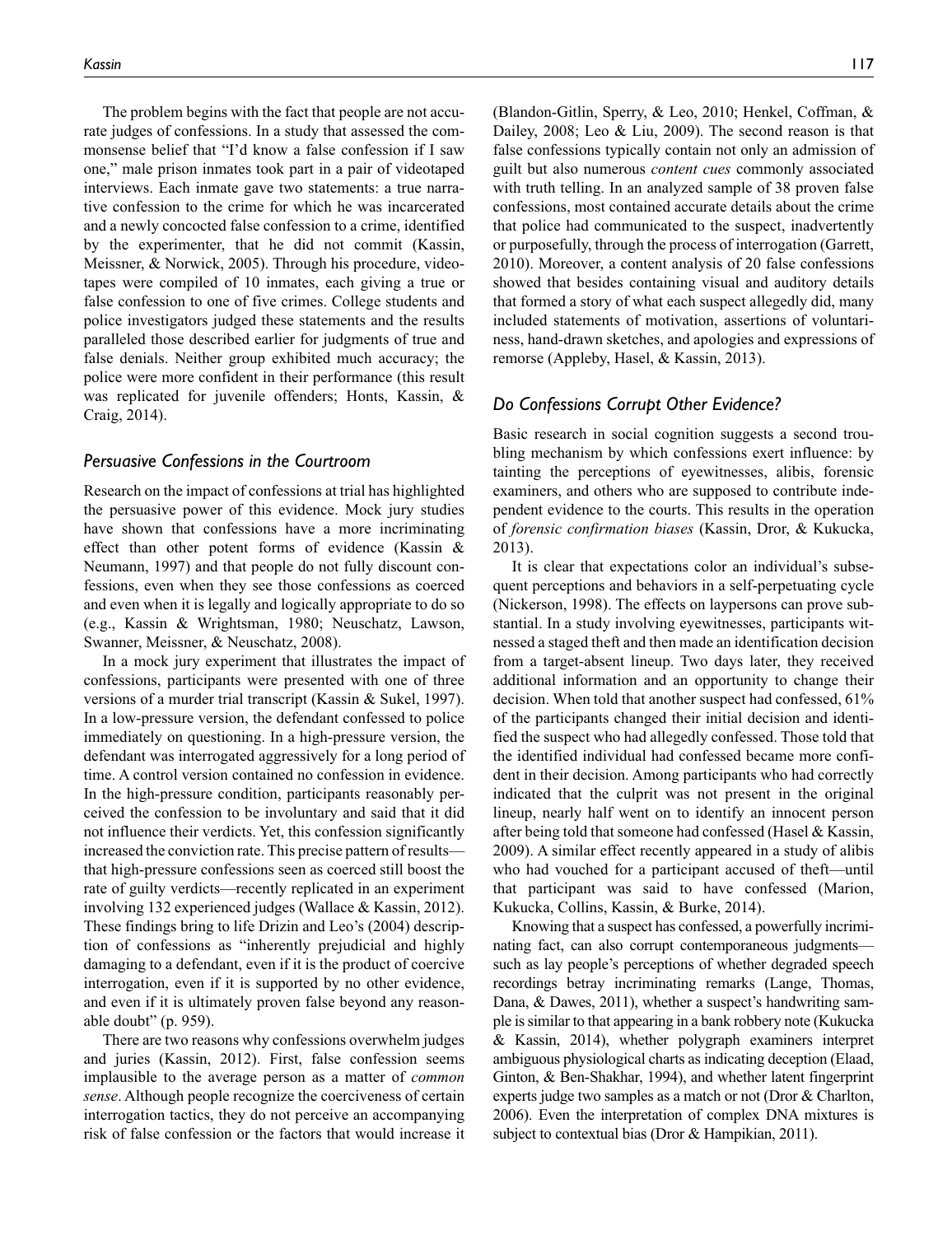The biasing effect of confessions is not a mere laboratory phenomenon. An analysis of the first 241 DNA exonerations tested whether confessions prompt additional evidentiary errors, by examining other contributing factors present in DNA exoneration cases containing a false confession (Kassin, Bogart, & Kerner, 2012). Additional errors were present in 78% of these cases—significantly more than in non-confession cases. Specifically, false confessions were accompanied by invalid or improper forensic science (63%), mistaken eyewitness identifications (29%), and snitches or informants (19%). Consistent with the causal hypothesis that the false confessions influenced these other errors, the confession was obtained first rather than later in the investigation in two thirds of these cases. To sum up, by creating a strong expectation of guilt, confessions can taint the perceptions, memories, and judgments of lay and expert witnesses, thereby creating an illusion of corroboration for the confession itself.

## **Implications for Reform**

The research reviewed in this article compels proposals for reform designed to protect vulnerable suspect populations and to ban or limit the use of coercive interrogation practices. The most important safeguard, however, is to require the video recording of all suspect interviews and interrogations—the entire process, not just the confession. This was the primary recommendation in a recent White Paper: "Without equivocation, our most essential recommendation is to lift the veil of secrecy from the interrogation process in favor of the principle of transparency" (Kassin et al., 2010).

The process of reform is underway. A growing number of states, up to 17, now require the recording of interrogations in major felony investigations. In a marked departure from past practice, the U.S. Justice Department recently announced that the FBI and other federal law enforcement agencies would also be required to videotape interrogations in their entirety (Schmidt, 2014). Interviews with police detectives who adopted the practice have shown that the reaction has been uniformly favorable (Sullivan, 2004; Sullivan, Vail, & Anderson, 2008). However, what are the actual effects on behavior?

Two sets of benefits should follow from video recording. First, it will increase accountability among police and thereby, deter their use of particularly coercive interrogation tactics. This effect recently appeared in a mock crime and investigation field study involving experienced officers from a midsized police department (Kassin, Kukucka, Lawson, & DeCarlo, 2014). The second benefit comes from providing an accurate factual record for judges and juries to assess the voluntariness and credibility of confessions presented in court. In this regard, not only must entire sessions be recorded, but the camera must adopt a neutral "equal focus" perspective that shows both the accused and his or her interrogators. In several studies, mock interrogations were taped from three different camera angles so that the suspect, the interrogator, or both were visible. Consistently, participants who see the equal-focus perspective render more informed attributions of voluntariness and guilt, making them better fact finders (Lassiter, Diamond, Schmidt, & Elek, 2007; Lassiter, Geers, Handley, Weiland, & Munhall, 2002).

Finally, it is important to note that although video recording is an important step to deter false confessions, two additional measures should be taken to slow the rippling effects of these confessions once produced. The first problem concerns the empirical fact that confessions can corrupt other evidence from lay witnesses and experts alike. The simplest way to protect against this bias is to ensure that eyewitnesses and crime-lab examiners are "blind" as to the presence or absence of a confession (Kassin et al., 2013; Saks, Risinger, Rosenthal, & Thompson, 2003). A second means of protection concerns the use of expert testimony at trial. Current research can inform the courts about vulnerable suspects and perilous interrogation techniques. Over the years, however, U.S. courts have varied in their willingness to admit such testimony. Yet in several recent briefs submitted to state supreme courts (e.g., *People of New York v. Thomas*, 2013), the American Psychological Association (APA) has concluded from existing research that judges and juries have difficulty assessing confession evidence, that the phenomenon of false confession is counterintuitive, that the science concerning risk factors is reliable, and that psychological experts would assist the triers of fact.

#### **Declaration of Conflicting Interests**

The author(s) declared no potential conflicts of interest with respect to the research, authorship, and/or publication of this article.

#### **Funding**

The author(s) received no financial support for the research, authorship, and/or publication of this article.

#### **References**

- Appleby, S. C., Hasel, L. E., & Kassin, S. M. (2013). Police-induced confessions: An empirical analysis of their content and impact. *Psychology, Crime & Law*, *19*, 111-128.
- Baumeister, R. F., & Leary, M. R. (1996). The need to belong: Desire for interpersonal attachments as a fundamental human motivation. *Psychological Bulletin*, *117*, 497-529.
- Blagrove, M. (1996). Effects of length of sleep deprivation on interrogative suggestibility. *Journal of Experimental Psychology: Applied*, *2*, 48-59.
- Blandon-Gitlin, I., Sperry, K., & Leo, R. A. (2010). Jurors believe interrogation tactics are not likely to elicit false confessions: Will expert witness testimony inform them otherwise? *Psychology, Crime & Law*, *17*, 239-260.
- Blass, T. (2004). *The man who shocked the world*. New York, NY: Basic Books.
- Bond, C. F., Jr., & DePaulo, B. M. (2006). Accuracy of deception judgments. *Personality and Social Psychology Review*, *10*, 214-234.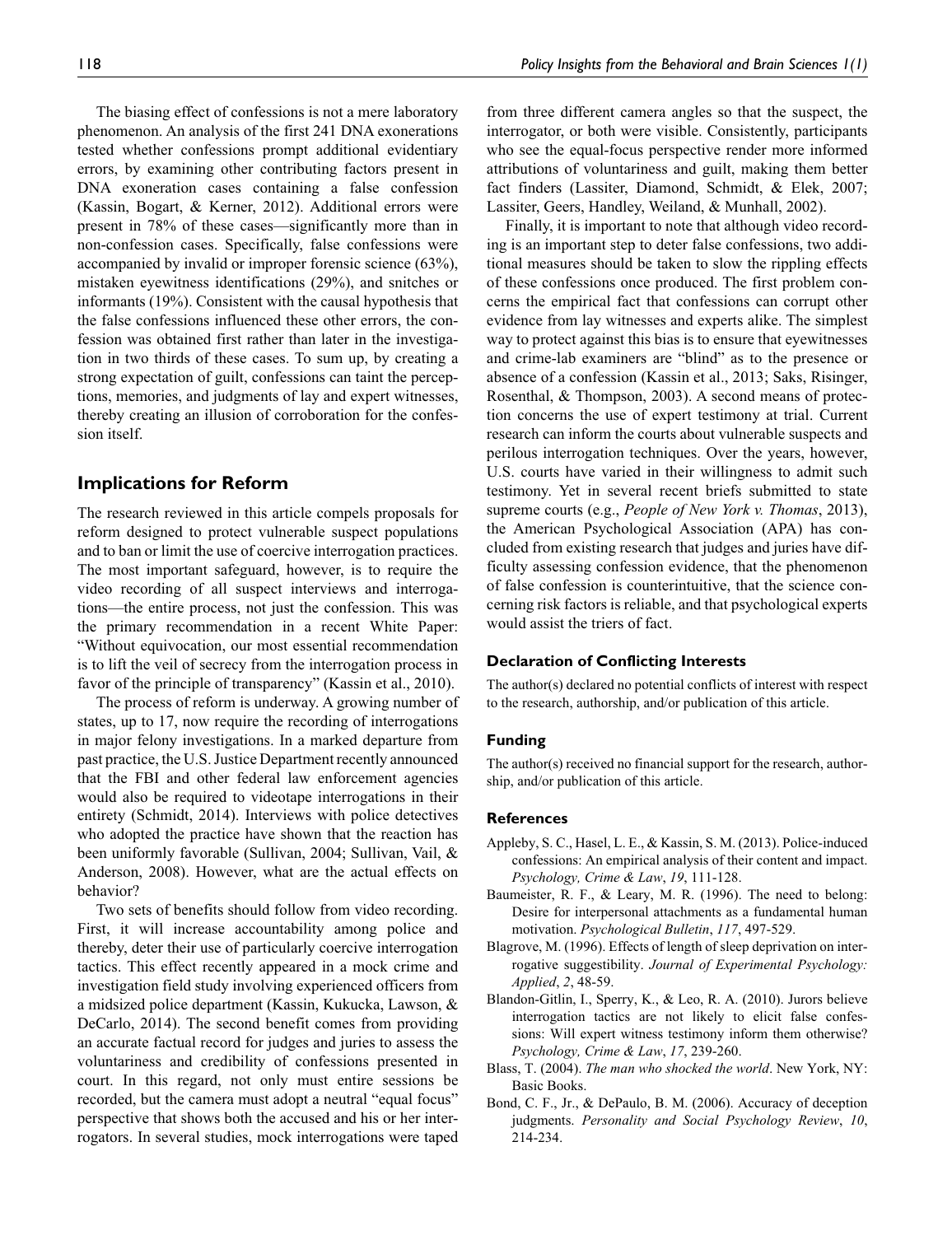- Brief for the American Psychological Association as Amici Supporting Appellant, *People of the State of New York v. Adrian Thomas*, (2013).
- Brown v. Mississippi, 297 U.S. 278. (1936).
- Buckley, J. P. (2012). Detection of deception researchers need to collaborate with experienced practitioners. *Journal of Applied Research in Memory and Cognition*, *1*, 126-127.
- Cauffman, E., & Steinberg, L. (2000). (Im)maturity of judgment in adolescence: Why adolescents are less culpable than adults. *Behavioral Sciences & the Law*, *18*, 741-760.
- DePaulo, B. M., Lindsay, J. J., Malone, B. E., Muhlenbruck, L., Charlton, K., & Cooper, H. (2003). Cues to deception. *Psychological Bulletin*, *129*, 74-112.
- Drizin, S. A., & Leo, R. A. (2004). The problem of false confessions in the post-DNA world. *North Carolina Law Review*, *82*, 891-1007.
- Dror, I. E., & Charlton, D. (2006). Why experts make errors. *Journal of Forensic Identification*, *56*, 600-616.
- Dror, I. E., & Hampikian, G. (2011). Subjectivity and bias in forensic DNA mixture interpretation. *Science & Justice*, *51*, 204-208.
- Elaad, E., Ginton, A., & Ben-Shakhar, G. (1994).The effects of prior expectations and outcome knowledge on polygraph examiners' decisions. *Journal of Behavioral Decision Making*, *7*, 279-292.
- Feld, B. C. (2013). *Kids, cops, and confessions: Inside the interrogation room*. New York: New York University Press.
- Firstman, R., & Salpeter, J. (2008). *A criminal injustice: A true crime, a false confession, and the fight to free Marty Tankleff*. New York: Ballantine Books.
- Frenda, S. J., Patihis, L., Loftus, E. F., Lewis, H. C., & Fenn, K. M. (2014). Sleep deprivation and false memories. *Psychological Science*. Advance online publication. doi:10.1177/0956797614534694
- Garrett, B. L. (2010). The substance of false confessions. *Stanford Law Review*, *62*, 1051-1119.
- Gilovich, T., Savitsky, K., & Medvec, V. (1998). The illusion of transparency: Biased assessments of others' ability to read one's emotional states. *Journal of Personality and Social Psychology*, *75*, 332-346.
- Goldstein, N. E. S., Condie, L. O., Kalbeitzer, R., Osman, D., & Geier, J. L. (2003). Juvenile offenders' Miranda rights comprehension and self-reported likelihood of offering false confessions. *Assessment*, *10*, 359-369.
- Gross, S. R., Jacoby, K., Matheson, D. J., Montgomery, N., & Patel, S. (2005). Exonerations in the U.S. 1989 through 2003. *Journal of Criminal Law and Criminology*, *95*, 523-553.
- Gudjonsson, G. H. (2003). *The psychology of interrogations and confessions: A handbook*. Chichester, UK: John Wiley.
- Gudjonsson, G. H., Sigurdsson, J. F., & Sigfusdottir, I. D. (2009). Interrogation and false confessions among adolescents in seven European countries: What background and psychological variables best discriminate between false confessors and non-false confessors? *Psychology, Crime & Law*, *15*, 711-728.
- Guyll, M., Madon, S., Yang, Y., Lannin, D. G., Scherr, K., & Greathouse, S. (2013). Innocence and resisting confession during interrogation: Effects on physiologic activity. *Law and Human Behavior*, *37*, 366-375.
- Harrison, Y., & Horne, J. A. (2000). The impact of sleep deprivation on decision making: A review. *Journal of Experimental Psychology: Applied*, *6*, 236-249.
- Hartwig, M., & Bond, C. F., Jr. (2014). Lie detection from multiple cues: A meta-analysis. *Applied Cognitive Psychology*. Advance online publication. doi:10.1002/acp.3052
- Hartwig, M., Granhag, P. A., Strömwall, L., & Vrij, A. (2005). Detecting deception via strategic closure of evidence. *Law and Human Behavior*, *29*, 469-484.
- Hasel, L. E., & Kassin, S. M. (2009). On the presumption of evidentiary independence: Can confessions corrupt eyewitness identifications? *Psychological Science*, *20*, 122-126.
- Henkel, L. A., Coffman, K. A. J., & Dailey, E. M. (2008).A survey of people's attitudes and beliefs about false confessions. *Behavioral Sciences & the Law*, *26*, 555-584.
- Hill, C., Memon, A., & McGeorge, P. (2008). The role of confirmation bias in suspect interviews: A systematic evaluation. *Legal & Criminological Psychology*, *13*, 357-371.
- Honts, C. R., Kassin, S. M., & Craig, R. (2014). "I'd know a false confession if I saw one": A constructive replication with juveniles. *Psychology, Crime & Law*, *20*, 695-704.
- Horselenberg, R., Merckelbach, H., & Josephs, S. (2003). Individual differences and false confessions: A conceptual replication of Kassin and Kiechel (1996). *Psychology, Crime & Law*, *9*, 1-8.
- Horselenberg, R., Merckelbach, H., Smeets, T., Franssens, D., Peters, G., & Zeles, G. (2006). False confessions in the lab: Do plausibility and consequences matter? *Psychology, Crime & Law*, *12*, 61-75.
- Inbau, F. E., Reid, J. E., Buckley, J. P., & Jayne, B. C. (2013). *Criminal interrogation and confessions* (5th ed.). Burlington, MA: Jones & Bartlett Learning.
- Kamisar, Y. (1963). What is an "involuntary" confession? Some comments on Inbau and Reid's criminal interrogation and confessions. *Rutgers Law Review*, *17*, 728-732.
- Kassin, S. M. (1997). The psychology of confession evidence. *American Psychologist*, *52*, 221-233.
- Kassin, S. M. (2005). On the psychology of confessions: Does innocence put innocents at risk? *American Psychologist*, *60*, 215-228.
- Kassin, S. M. (2012). Why confessions trump innocence. *American Psychologist*, *67*, 431-445.
- Kassin, S. M., Bogart, D., & Kerner, J. (2012). Confessions that corrupt: Evidence from the DNA exoneration case files. *Psychological Science*, *23*, 41-45.
- Kassin, S. M., Drizin, S. A., Grisso, T., Gudjonsson, G. H., Leo, R. A., & Redlich, A. D. (2010). Police-induced confessions: Risk factors and recommendations (Official White Paper of the American Psychology–Law Society). *Law and Human Behavior*, *34*, 3-38.
- Kassin, S. M., Dror, I., & Kukucka, J. (2013). The forensic confirmation bias: Problems, perspectives, and proposed solutions. *Journal of Applied Research in Memory and Cognition*, *2*, 42-52.
- Kassin, S. M., & Fong, C. T. (1999). "I'm innocent!": Effects of training on judgments of truth and deception in the interrogation room. *Law and Human Behavior*, *23*, 499-516.
- Kassin, S. M., Goldstein, C. C., & Savitsky, K. (2003). Behavioral confirmation in the interrogation room: On the dangers of presuming guilt. *Law and Human Behavior*, *27*, 187-203.
- Kassin, S. M., & Kiechel, K. L. (1996). The social psychology of false confessions: Compliance, internalization, and confabulation. *Psychological Science*, *7*, 125-128.
- Kassin, S. M., Kukucka, J., Lawson, V. Z., & DeCarlo, J. (2014). Does video recording alter the behavior of police during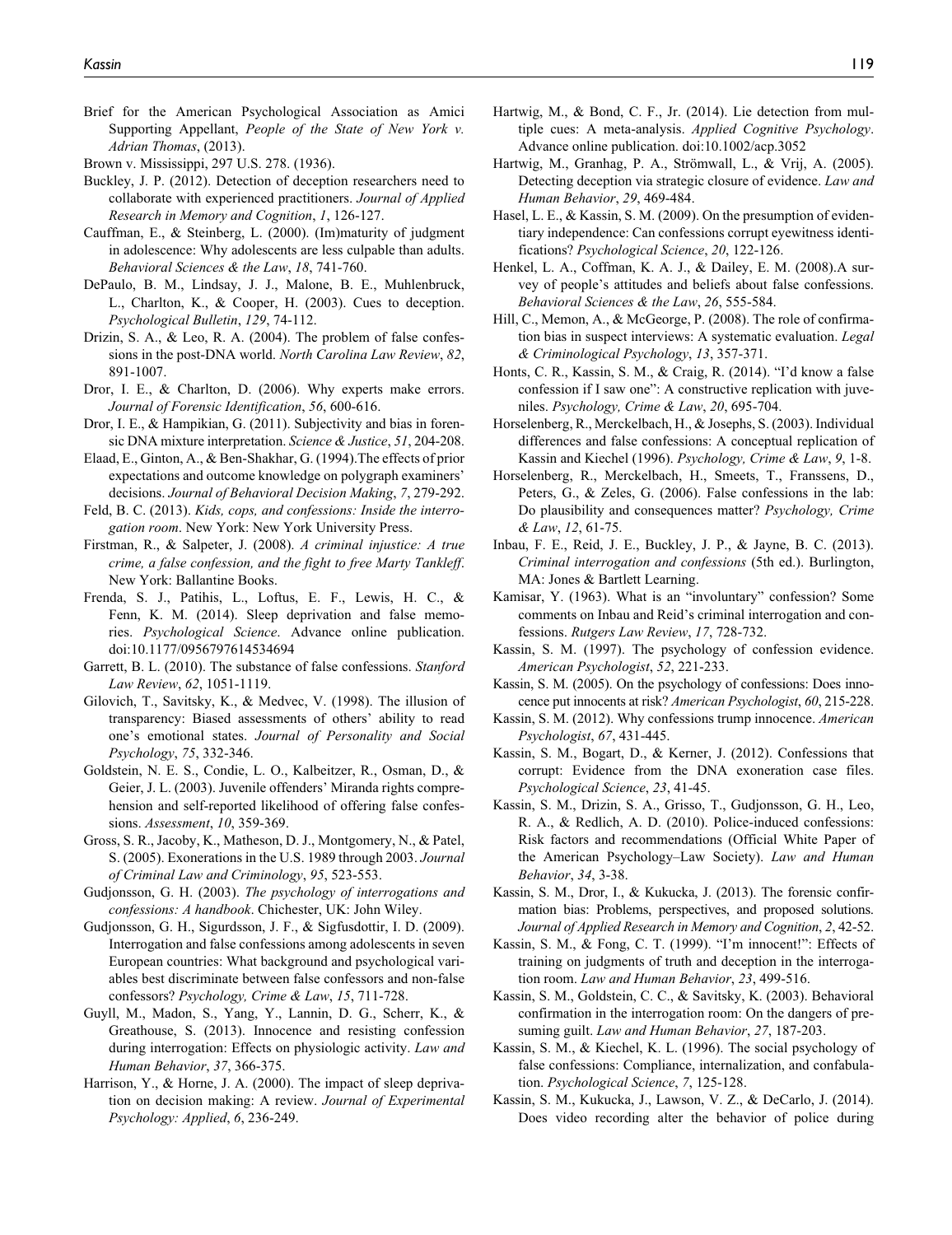interrogation? A mock crime-and-investigation study. *Law and Human Behavior*, *38*, 73-83.

- Kassin, S. M., Leo, R. A., Meissner, C. A., Richman, K. D., Colwell, L. H., Leach, A-M., & La Fon, D. (2007). Police interviewing and interrogation: A self-report survey of police practices and beliefs. *Law and Human Behavior*, *31*, 381-400.
- Kassin, S. M., & McNall, K. (1991). Police interrogations and confessions: Communicating promises and threats by pragmatic implication. *Law and Human Behavior*, *15*, 233-251.
- Kassin, S. M., Meissner, C. A., & Norwick, R. J. (2005). "I'd know a false confession if I saw one": A comparative study of college students and police investigators. *Law and Human Behavior*, *29*, 211-227.
- Kassin, S. M., & Neumann, K. (1997). On the power of confession evidence: An experimental test of the "fundamental difference" hypothesis. *Law and Human Behavior*, *21*, 469-484.
- Kassin, S. M., & Norwick, R. (2004). Why people waive their Miranda rights: The power of innocence. *Law and Human Behavior*, *28*, 211-221.
- Kassin, S. M., & Sukel, H. (1997). Coerced confessions and the jury: An experimental test of the harmless error rule. *Law and Human Behavior*, *21*, 27-46.
- Kassin, S. M., & Wrightsman, L. S. (1980). Prior confessions and mock juror verdicts. *Journal of Applied Social Psychology*, *10*, 133-146.
- Kassin, S. M., & Wrightsman, L. S. (1985). Confession evidence. In S. Kassin & L. Wrightsman (Eds.), *The psychology of evidence and trial procedure* (pp. 67-94). Beverly Hills, CA: SAGE.
- King, L., & Snook, B. (2009). Peering inside a Canadian interrogation room: An examination of the Reid model of interrogation, influence tactics, and coercive strategies. *Criminal Justice and Behavior*, *36*, 674-694.
- Kukucka, J., & Kassin, S. M. (2014). Do confessions taint perceptions of handwriting evidence? An empirical test of the forensic confirmation bias. *Law and Human Behavior*, *38*, 256-270.
- Lange, N. D., Thomas, R. P., Dana, J., & Dawes, R. M. (2011). Contextual biases in the interpretation of auditory evidence. *Law and Human Behavior*, *35*, 178-187.
- Lassiter, G. D., Diamond, S. S., Schmidt, H. C., & Elek, J. K. (2007). Evaluating videotaped confessions: Expertise provides no defense against the camera-perspective effect. *Psychological Science*, *18*, 224-226.
- Lassiter, G. D., Geers, A. L., Handley, I. M., Weiland, P. E., & Munhall, P. J. (2002). Videotaped confessions and interrogations: A change in camera perspective alters verdicts in simulated trials. *Journal of Applied Psychology*, *87*, 867-874.
- Leo, R. A. (1996). Inside the interrogation room. *Journal of Criminal Law and Criminology*, *86*, 266-303.
- Leo, R. A. (2008). *Police interrogation and American justice*. Cambridge, MA: Harvard University Press.
- Leo, R. A., & Liu, B. (2009). What do potential jurors know about police interrogation techniques and false confessions? *Behavioral Sciences & the Law*, *27*, 381-399.
- Lerner, M. J. (1980). *The belief in a just world*. New York, NY: Plenum.
- Madon, S., Yang, Y., Smalarz, L., Guyll, M., & Scherr, K. C. (2013). How factors present during the immediate interrogation situation produce short-sighted confession decisions. *Law and Human Behavior*, *37*, 60-74.
- Malloy, L. C., Shulman, E. P., & Cauffman, E. (2014). Interrogations, confessions, and guilty pleas among serious adolescent offenders. *Law and Human Behavior*, *38*, 181-193.
- Marion, S., Kukucka, J., Collins, C., Kassin, S., & Burke, T. (2014, March). *Recanted corroborations: The impact of confessions on alibi evidence*. Poster presented at the Meeting of the Association for Psychological Science, San Francisco, CA.
- McCormick, C. T. (1972). *Handbook of the law of evidence* (2nd ed.). Saint Paul, MN: West.
- Meissner, C. A., & Kassin, S. M. (2002). "He's guilty!": Investigator bias in judgments of truth and deception. *Law and Human Behavior*, *26*, 469-480.
- Milgram, S. (1963). Behavioral study of obedience. *Journal of Abnormal and Social Psychology*, *67*, 371-378.
- Milgram, S. (1974). *Obedience to authority: An experimental view*. New York, NY: Harper & Row.
- Miranda v. Arizona, 384 U.S. 436 (1966).
- Moore, T. E., & Gagnier, K. (2008). "You can talk if you want to": Is the police caution on the right to silence comprehensible? *Criminal Reports*, *5*, 233-249.
- Munsterberg, H. (1908). *On the witness stand*. Garden City, NY: Doubleday.
- Narchet, F. M., Meissner, C. A., & Russano, M. B. (2011). Modeling the influence of investigator bias on the elicitation of true and false confessions. *Law and Human Behavior*, *35*, 452-465.
- Nash, R. A., & Wade, K. A. (2009). Innocent but proven guilty: Using false video evidence to elicit false confessions and create false beliefs. *Applied Cognitive Psychology*, *23*, 624-637.
- National Institute of Mental Health (2001). Teenage brain: A work in progress (NIH Publ. No. 01-4929).
- Neuschatz, J. S., Lawson, D. S., Swanner, J. K., Meissner, C. A., & Neuschatz, J. S. (2008). The effects of accomplice witnesses and jailhouse informants on jury decision making. *Law and Human Behavior*, *32*, 137-149.
- Nickerson, R. S. (1998). Confirmation bias: A ubiquitous phenomenon in many guises. *Review of General Psychology*, *2*, 175-220.
- Olson, E. A., & Charman, S. D. (2012). "But can you prove it?" Examining the quality of innocent suspects' alibis. *Psychology, Crime & Law*, *18*, 453-471.
- O'Sullivan, M., Frank, M. G., Hurley, C. M., & Tiwana, J. (2009). Police lie detection accuracy: The effect of lie scenario. *Law and Human Behavior*, *33*, 530-538.
- Owen-Kostelnik, J., Reppucci, N. D., & Meyer, J. D. (2006). Testimony and interrogation of minors: Assumptions about maturity and morality. *American Psychologist*, *61*, 286-304.
- Perillo, J. T., & Kassin, S. M. (2011). Inside interrogation: The lie, the bluff, and false confessions. *Law and Human Behavior*, *35*, 327-337.
- Pilcher, J. J., & Huffcut, A. (1996). Effects of sleep deprivation on performance: A meta-analysis. *Sleep*, *19*, 318-326.
- Redlich, A. D., & Goodman, G. S. (2003). Taking responsibility for an act not committed: Influence of age and suggestibility. *Law and Human Behavior*, *27*, 141-156.
- Russano, M. B., Meissner, C. A., Narchet, F. M., & Kassin, S. M. (2005). Investigating true and false confessions within a novel experimental paradigm. *Psychological Science*, *16*, 481-486.
- Saks, M. J., Risinger, D. M., Rosenthal, R., & Thompson, W. C. (2003). Context effects in forensic science: A review and application of the science of science to crime laboratory practice in the United States. *Science & Justice*, *43*, 77-90.